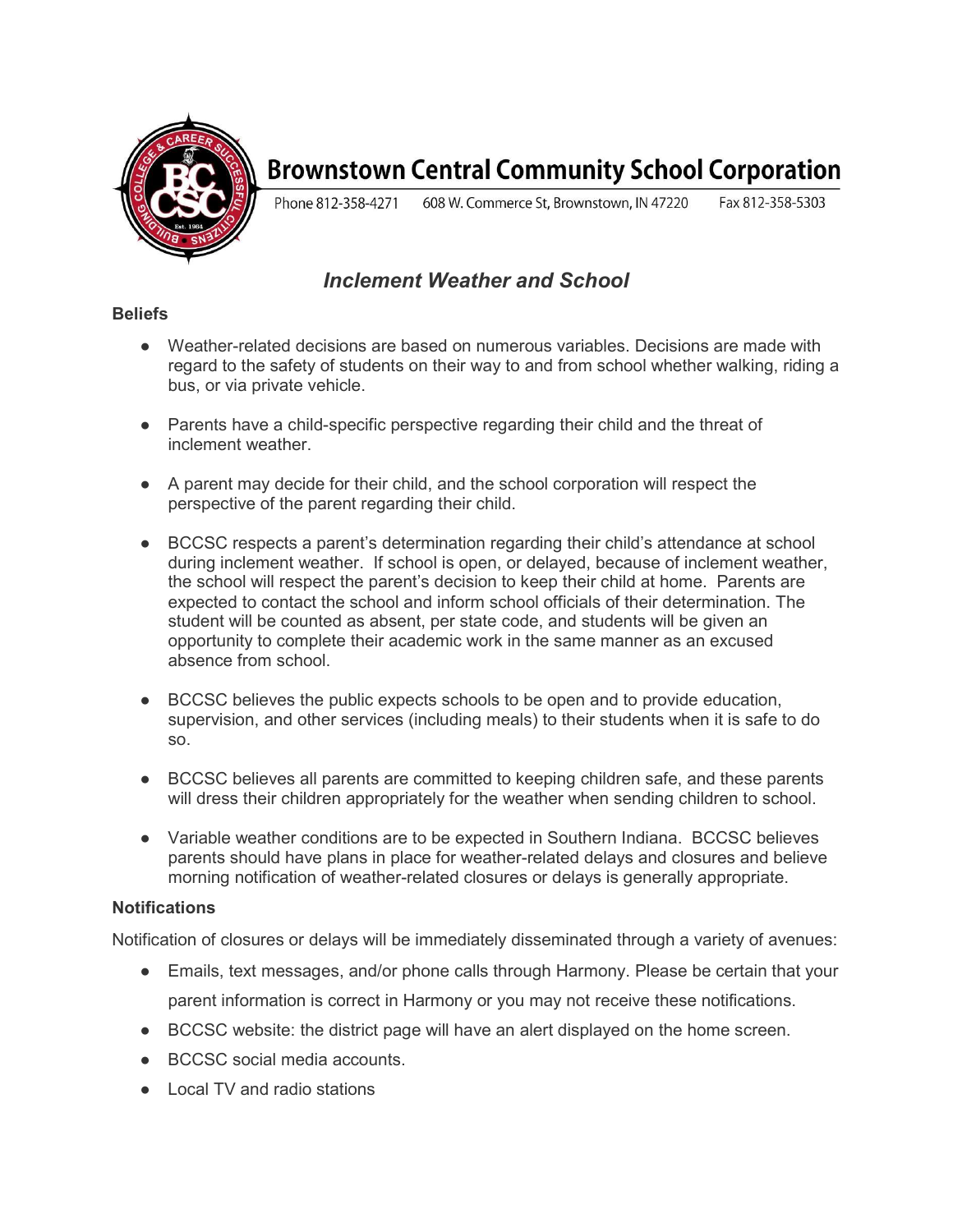# Determining Factors

When the possibility of adverse weather presents itself, BCCSC uses multiple resources to assist us in making the best decision for our students and staff. Below are the factors we use to determine what action we take.

### Fog

● Fog can be very tricky. Like all weather situations, the timing is critical. Fog can move in and blanket the area quickly. We will consider how greatly visibility is impacted and always consider student safety first. Decisions regarding fog delays will always be made by 6:00 a.m.

### Freezing Rain/Sleet

• The most unpredictable weather variable is freezing rain/sleet. Freezing rain/sleet is temperature-sensitive and occurs quickly. It begins and ends with little notice. When freezing rain/sleet is predicted, the decision regarding school is delayed until the latest possible time in an effort to observe the most current and local conditions. This decision will generally be made in the morning.

### Snowfall

- Snowfall is more predictable than freezing rain/sleet. Meteorologists generally give a 2inch variable when predicting snow accumulation. Because of the variation in actual snowfall, when compared to predicted snowfall, the decision regarding school status is delayed until the snow accumulation indicates a need for action. Such a decision, except in extreme situations, will generally be made in the morning.
- Roads will be driven by Corporation Officials around 4:00 a.m. to determine the safety and drivability for school buses.

#### Extreme Snowfall Situations

- When snow has accumulated to a significant level, or has accumulated with more snowfall predicted, then the decision regarding school may be made the previous evening. In a possible, though less likely scenario, local authorities may indicate that it is unlikely roads will be passable by the following morning.
- Travel warnings and advisories will all be considered in the decision to close or delay.

## Extreme Cold

• Temperature prediction is increasingly accurate. BCCSC uses the hourly temperature predictions for its zip code from the National Oceanic and Atmospheric Administration (noaa.gov). If air temperature is predicted by NOAA to be -10 degrees or below (the starting point for wind chill concerns with calm wind) at 7:00 a.m. the school will consider a two-hour delay for the start of school. If the air temperature is predicted to remain at - 10 degrees or below at 9:00 a.m., the school will consider closing. Such a determination will be made as early as possible, perhaps the evening before, but certainly by 6:00 a.m.